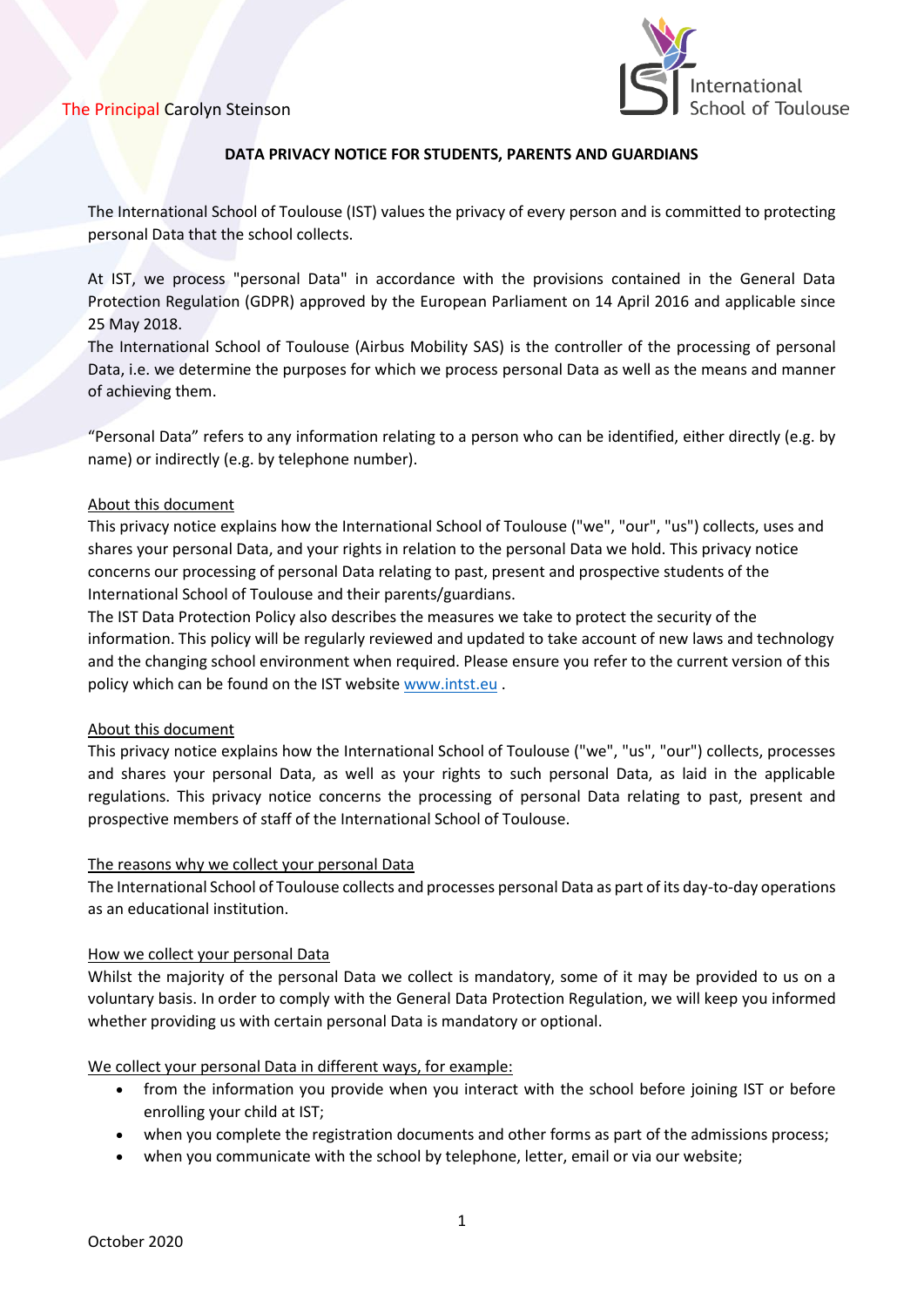

- in various other ways as you interact with the school during your time as a student or as the parent/guardian of a student at IST, for the various purposes set out below;
- from third parties, for example from the student's previous or current school.

## The types of personal Data we collect

The categories of personal Data that we collect, process and store are as follows:

- Personal identifiers and contacts (such as name, photograph, passport or ID card, unique student number, contact details and address);
- Characteristics (such as language, nationality, place of birth);
- Attendance information (such as sessions attended, number of absences and absence reasons);
- School History information (such as any previous schools attended);
- Assessment and attainment information (such as school reports and examination grades);
- Photographic, video and audio recordings (such as assessments for (I)GCSE and IB examinations, evidence for external accreditation, inspection and authorisation organisations and during online learning);
- Information relating to special educational needs;
- Behavioural information (such as suspensions and exclusions and any relevant alternative provision put in place);
- Relevant health and medical information (such as name of family doctor, vaccinations, allergies, disabilities, medication and dietary requirements);
- Safeguarding information (such as court orders and professional involvement);
- Equipment information (such as IT devices number, access granted and authorisations),
- Post IST information (for example, next school, university, employment).

The categories of parent/guardian personal Data that we collect, hold and share include:

- Personal information (such as name, address and contact details, family status);
- Characteristics (such as language and nationality);
- Bank details, passport or ID card and other financial information necessary for the processing of fees and other payments;
- Employment information.

Under certain circumstances, when some personal Data is necessary to enter into a contract or to comply with legal obligation, any failure to provide the requested personal Data may conduct us not being able to fulfil our contractual/ legal obligations or to achieve the expected results.

## The basis for the processing of personal Data and how it is used

In accordance with the General Data Protection Regulation (GDPR), we rely on the following legal basis for processing your personal Data:

- To comply with our contractual obligations or to take steps to enter into a contract
- Due to your consent
- Because of legitimate interests pursued by IST or a third party, except where such interests are overridden by your interests, rights or freedoms. It will be the case, in particular:
	- For fraud detection and prevention and investigation of criminal acts
	- For compliance with foreign law, law enforcement, court and regulatory bodies' requirements
	- For Information, system, network and cyber security within IST and Airbus
- For the protection of vital interests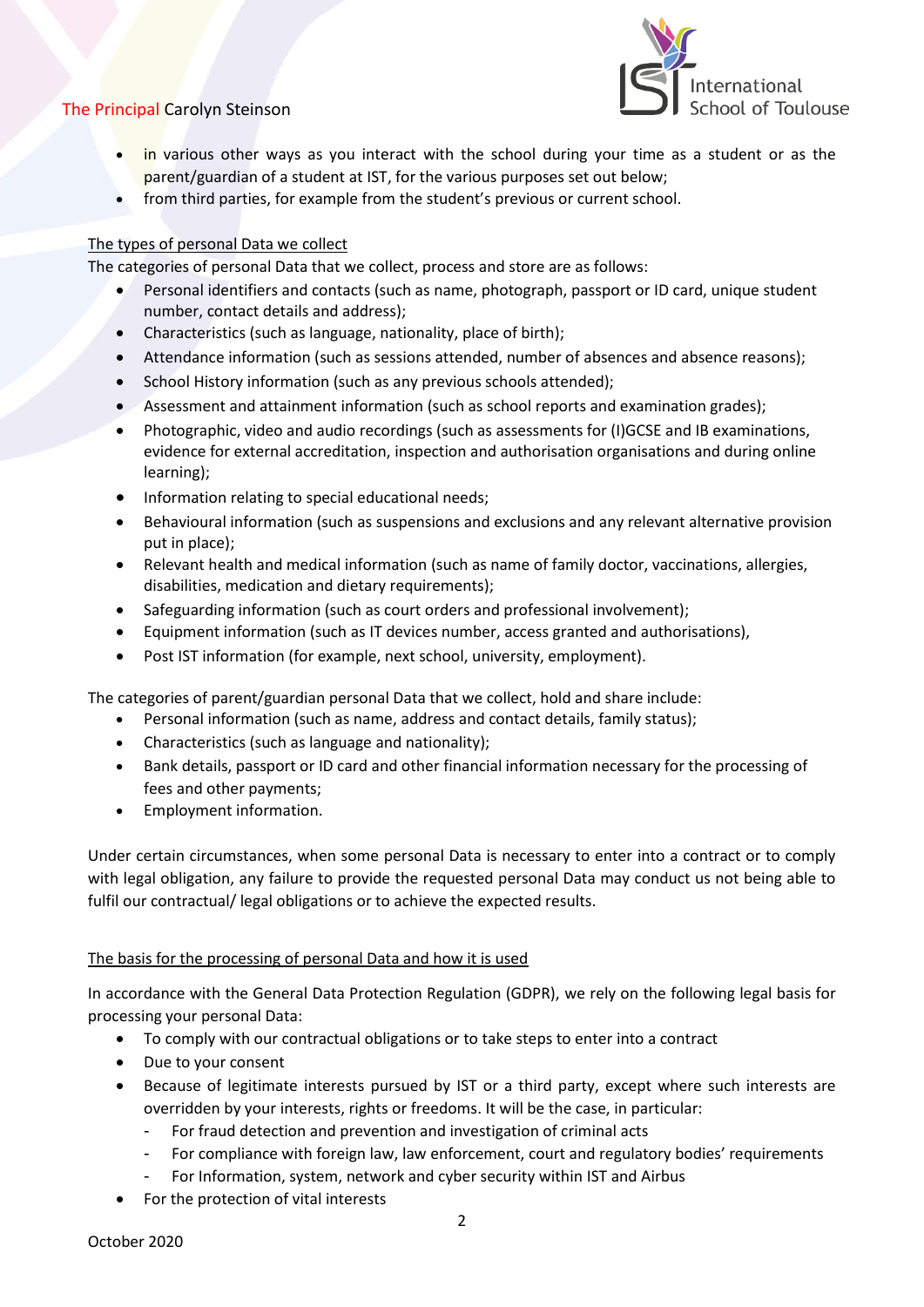

We may also process your personal Data in order to comply with our legal obligations or because it is necessary for us to carry out our tasks in the public interest:

- to comply with applicable regulations regarding the sharing of personal Data
- to meet our compliance obligations, such as compliance with anti-money laundering laws and requirements relating to the protection of minors
- to assist investigations by the police and other relevant authorities

We use personal Data:

- to provide educational services and support student learning;
- to monitor and report on student progress;
- to provide appropriate pastoral care;
- to provide library services;
- for Information, system, network and cyber security;
- to safeguard students, staff and parents;
- to assess the quality of our services;
- to maintain IST authorisation and accreditations;
- to communicate educational activities with local and wider community;
- for the processing of fees and other payments.

We will use your personal Data for the above purposes only, unless we reasonably consider that we need to use it for another reason and that reason is compatible with the original purpose (for preserving particular evidence under the applicable Data Protection Laws and Regulations, or in the context of legal statutes of limitation for example). If we need to use your personal Data for an unrelated purpose, we will notify you prior this further personal Data processing and provide you the relevant privacy notice.

#### Retention of personal Data

The storage period of personal Data is in accordance with the laws and texts in force.

We retain your personal Data as long as necessary, but more often than not for the entire duration of schooling at IST, unless we are obliged by law to keep your personal data for a longer period of time. We retain certain personal Data in your interest (e.g. to provide a certificate of schooling).

#### Who do we share personal Data with?

We may disclose your personal Data to the following recipients on a strict need-to-know basis and for the purposes as outlined in this Data Privacy Notice:

- Schools that the students attend after leaving us;
- Further Education and Work Experience Placement Providers;
- Registered providers of co-curricular and extra-curricular activities where students are hosted;
- Académie de Toulouse Rectorat;
- Mairie de Colomiers;
- School Doctor;
- School canteen supplier, if relevant;
- School Educational Psychologist, as necessary;
- School accreditation, inspection and programme authorisation organisations
- Organisations that the school belongs to (such as ECIS, ELSA)
- Information systems organisations for ICT and library services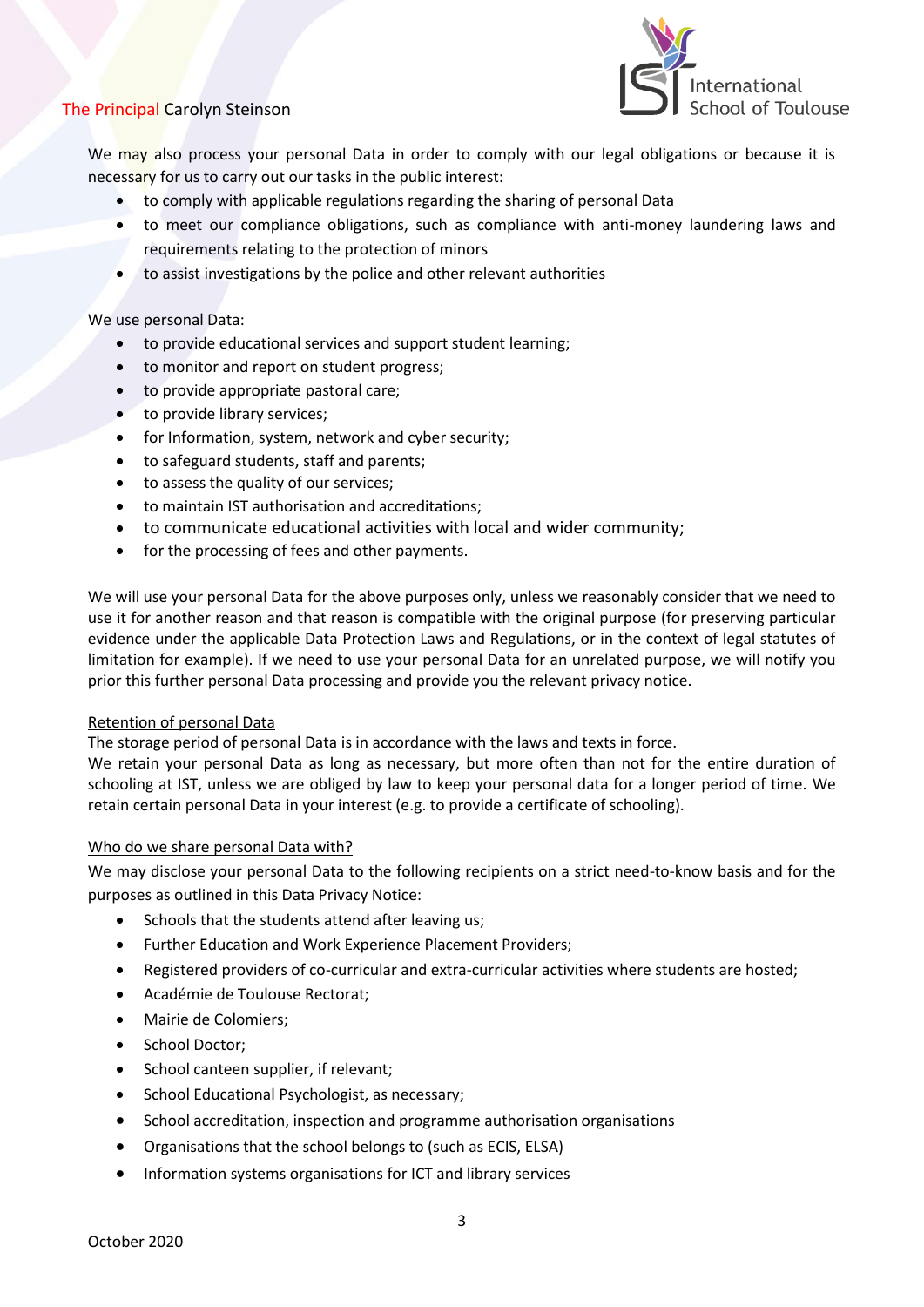

To be granted access to personal Data, organisations must comply with strict terms and conditions covering the confidentiality and handling of the Data, security arrangements and retention and use of the Data in compliance with the GDPR.

### Will personal Data be transferred outside the European Union?

Personal Data is stored and processed outside the EU by certain systems we use at IST. These are intrinsic to the operational functioning of the school.

We ensure that these organisations guarantee an appropriate level of protection for the transmission of personal Data, in line with the requirements of the GDPR.

### What are your rights?

Under some circumstances provided by law, you may at any time exercise your data protection rights as listed below:

- **Right to access/obtain a report detailing the personal Data held about you**: You have the right to obtain confirmation as to whether or not your personal Data is being processed by the International School of Toulouse and if so, what specific personal Data is being processed.
- **Right to correct personal Data:** You have the right to rectify or request to have rectified any inaccurate or incomplete personal Data concerning you.
- **Right to erasure**: In some cases, for instance, when the personal Data is no longer necessary in relation to the purposes for which they were collected, you have the right for your personal Data to be erased.
- **Right to restrict the processing of your personal Data**: You have the right to restrict the processing of your personal Data, where:
	- you contest the accuracy of the personal Data and the accuracy needs to be verified;
	- you object to the processing under legitimate interest grounds and consideration needs to be made whether the school's legitimate interest overrides that of the individuals;
	- the processing was unlawful and you request restricted processing over erasure In such cases, your personal Data will only be processed with your consent or for the exercise or defense of legal claims.
- **Right to data portability:** You have the right to receive the personal Data concerning you in a structured, commonly used and machine-readable format (like CSV) and/or transmit those personal Data to another data controller.
- **Right to object:** In some cases required by law, you may ask us to stop processing your personal Data.
- **Right to withdraw consent:** Where your consent is required, you may at any time withdraw such consent. However, please note that if you withdraw your consent, you may not be able to access and use certain information, features or services in relation to the processing of your personal Data. If consent is the sole legal basis for processing, we will stop processing the Data after the consent is withdrawn.